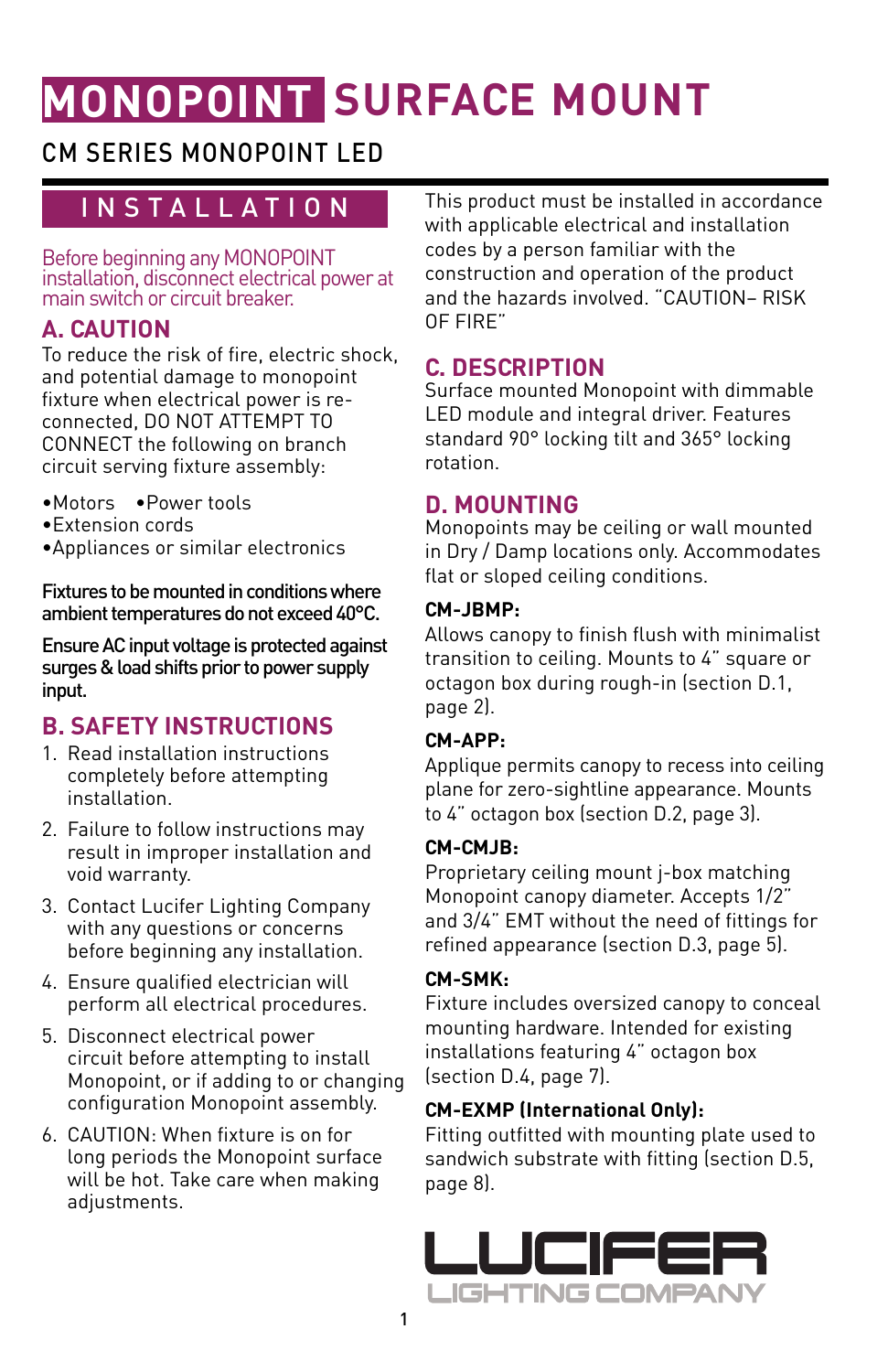#### **D.1 CM-JBMP**

NOTE: The CM-JBMP must be installed prior to substrate.

| PARTS IDENTIFICATION                  |                      |  |  |  |  |  |
|---------------------------------------|----------------------|--|--|--|--|--|
| Part ID<br>Description<br><u>Qty.</u> |                      |  |  |  |  |  |
| А                                     | J-box Mounting Plate |  |  |  |  |  |



# **STEP 1**

Attach junction box mounting plate to standard 4" octagon or 4" square junction box during rough-in. Refer to section G, page 12 of this install guide for wiring and mounting instructions.

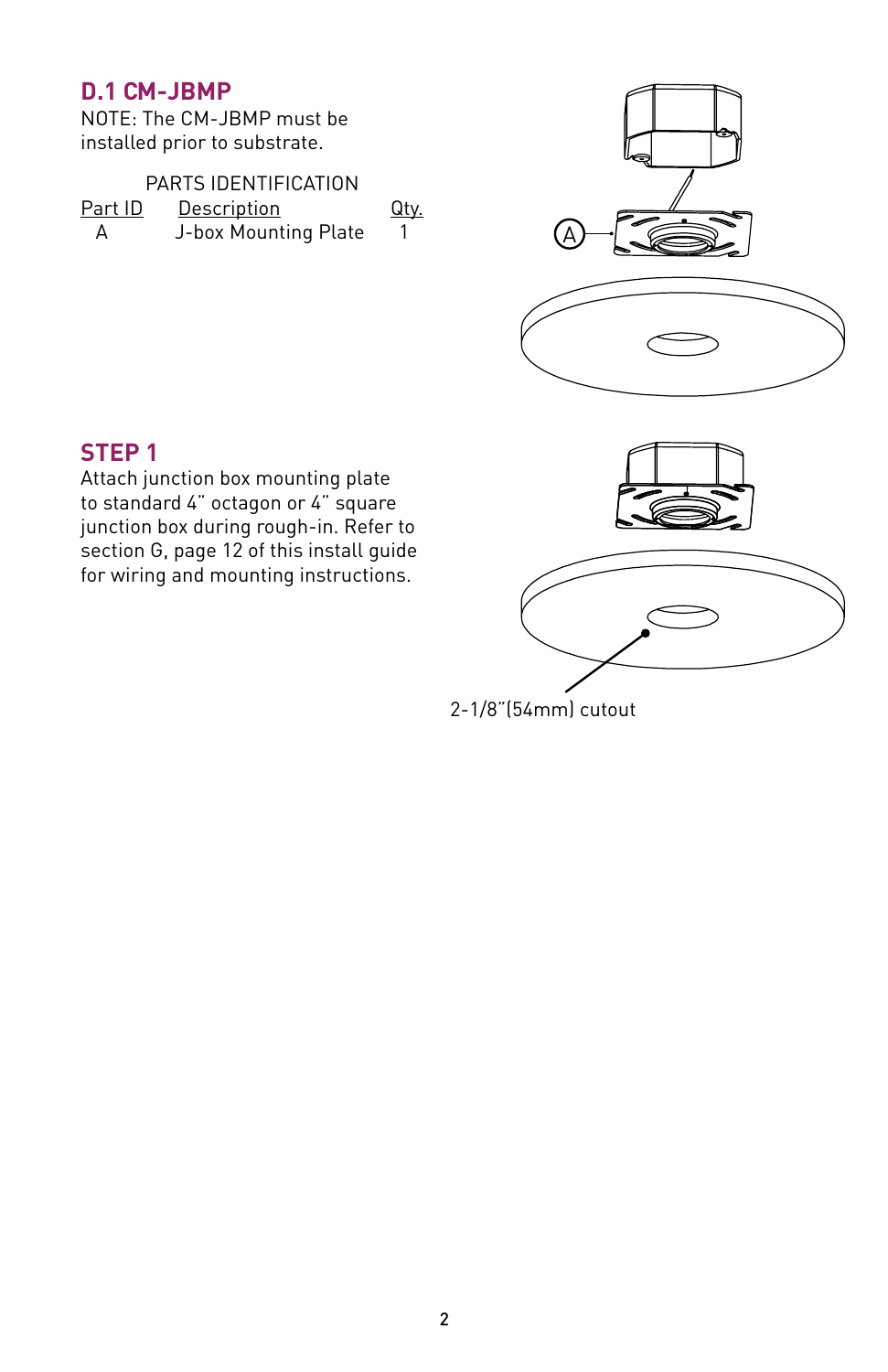# **D.2 CM-APP**

| PARTS IDENTIFICATION |                        |      |  |  |  |
|----------------------|------------------------|------|--|--|--|
| Part ID              | Description            | Qty. |  |  |  |
| А                    | Appliqué               |      |  |  |  |
| R                    | <b>Mounting Screws</b> | 2    |  |  |  |
| C                    | Mud Plug               |      |  |  |  |
|                      |                        |      |  |  |  |



#### **STEP 1**

Attach appliqué to standard 4" octagon junction box with supplied screws.



Install mud plug into appliqué aperture.

#### **STEP 3**

Use floating knife to apply first pass of drywall compound from beyond outer edge of appliqué to inner edge of appliqué / plaster stop. Float out as far as necessary to hide perforated appliqué and allow first pass of joint compound to dry.

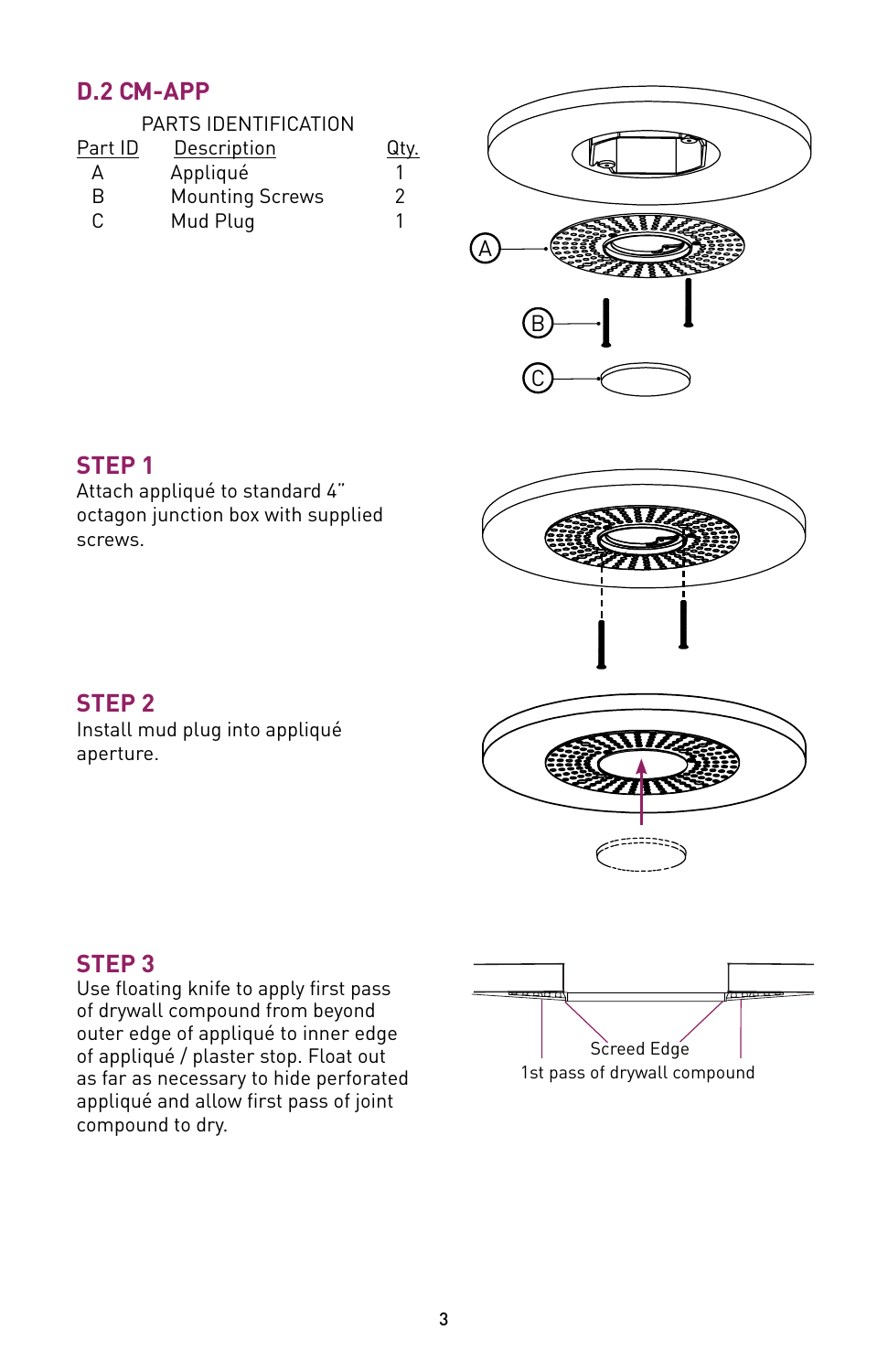# **STEP 4**

Apply second coat of drywall compound level with screed edge, feathering compound as you move away from appliqué to give appearance of a perfectly flat ceiling . Allow drywall compound to dry and cure.



#### **STEP 5**

Gently use block sanding screen to sand surface until desired level of smoothness is achieved.

**WARNING:** An unsatisfactory installation will occur if drywall compound is not sufficiently sanded and the flange / plaster stop is at all receded into the ceiling plane.

#### **STEP 6**

Once cured, the ceiling may be painted. After paint is dry, remove foam plug. Check for any drywall compound or paint that may have seeped beneath plug and carefully scrape if necessary. Refer to section G, page 12 of this install guide for wiring and mounting instructions.

**Important:** Any foreign material left in or on recessed appliqué surface may prevent proper installation of canopy and satisfactory appearance.



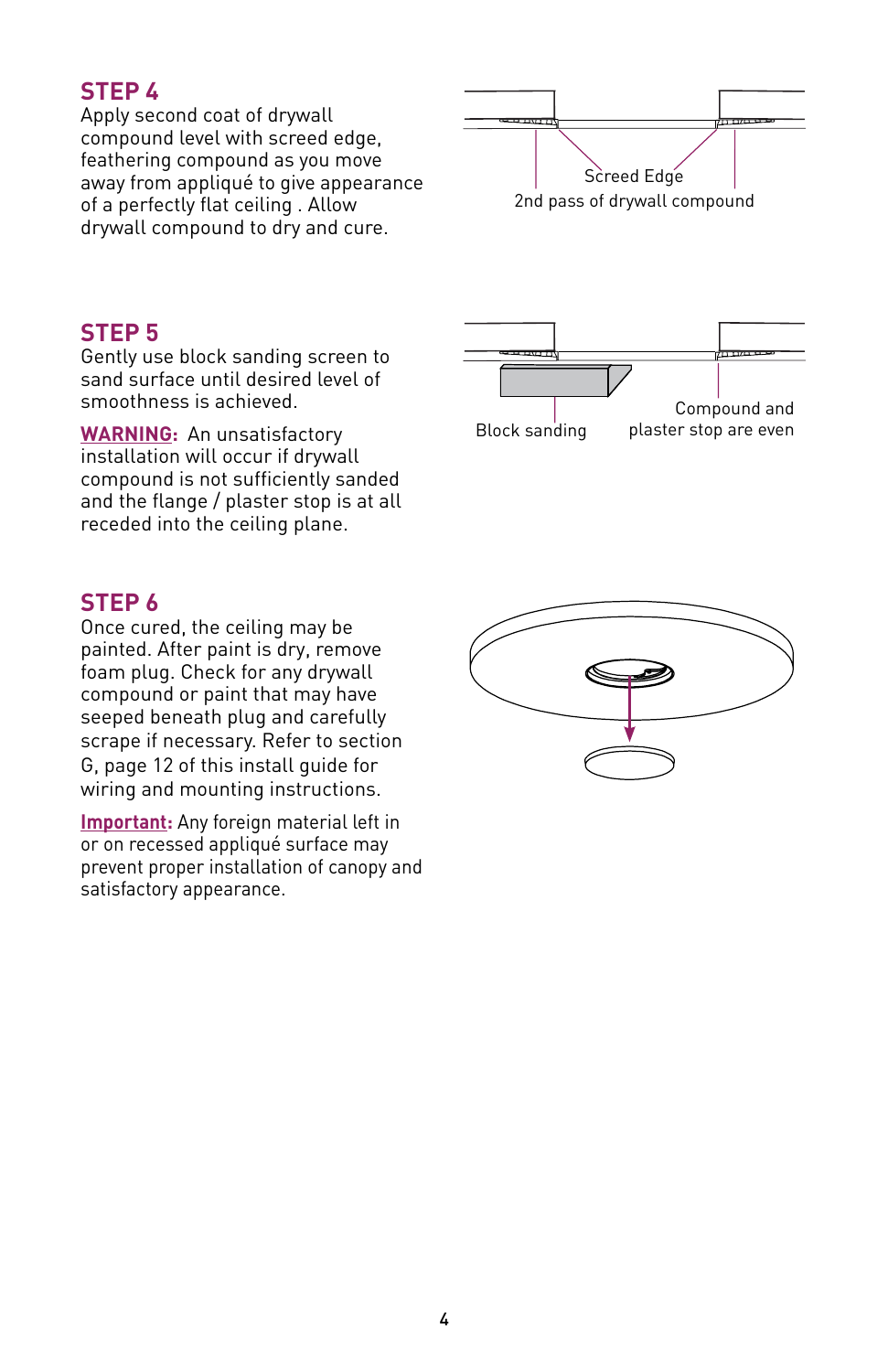# **D.3 CM-CMJB**

| PARTS IDENTIFICATION |                       |   |  |  |  |  |
|----------------------|-----------------------|---|--|--|--|--|
| Part ID              | Description           |   |  |  |  |  |
| А                    | CM-CMJB               |   |  |  |  |  |
| R                    | Blank-off plug        | 2 |  |  |  |  |
| C                    | Ground screw          | 1 |  |  |  |  |
| D                    | Clamp                 | 2 |  |  |  |  |
| F                    | Clamp screws          | 4 |  |  |  |  |
| E                    | Conduit locking screw | 2 |  |  |  |  |



# **STEP 1A - 3/4" CONDUIT**

For 3/4" conduit, loosen clamps and conduit locking screw, discard applicable blank-off plug(s).

NOTE: Maximum 3/4" conduit throat diameter is 0.819" (20.8 mm), per UL code.



### **STEP 1B - 1/2" CONDUIT**

Scan QR code below and reference knock-out removal video. Loosen clamp and locking screw to remove plug(s). On a protected concrete surface, remove knock-out from plug using 1/2" conduit and reinstall in reverse orientation.

NOTE: Maximum 1/2" conduit throat diameter is 0.622" (15.8 mm), per UL

#### **Knock-out Removal**





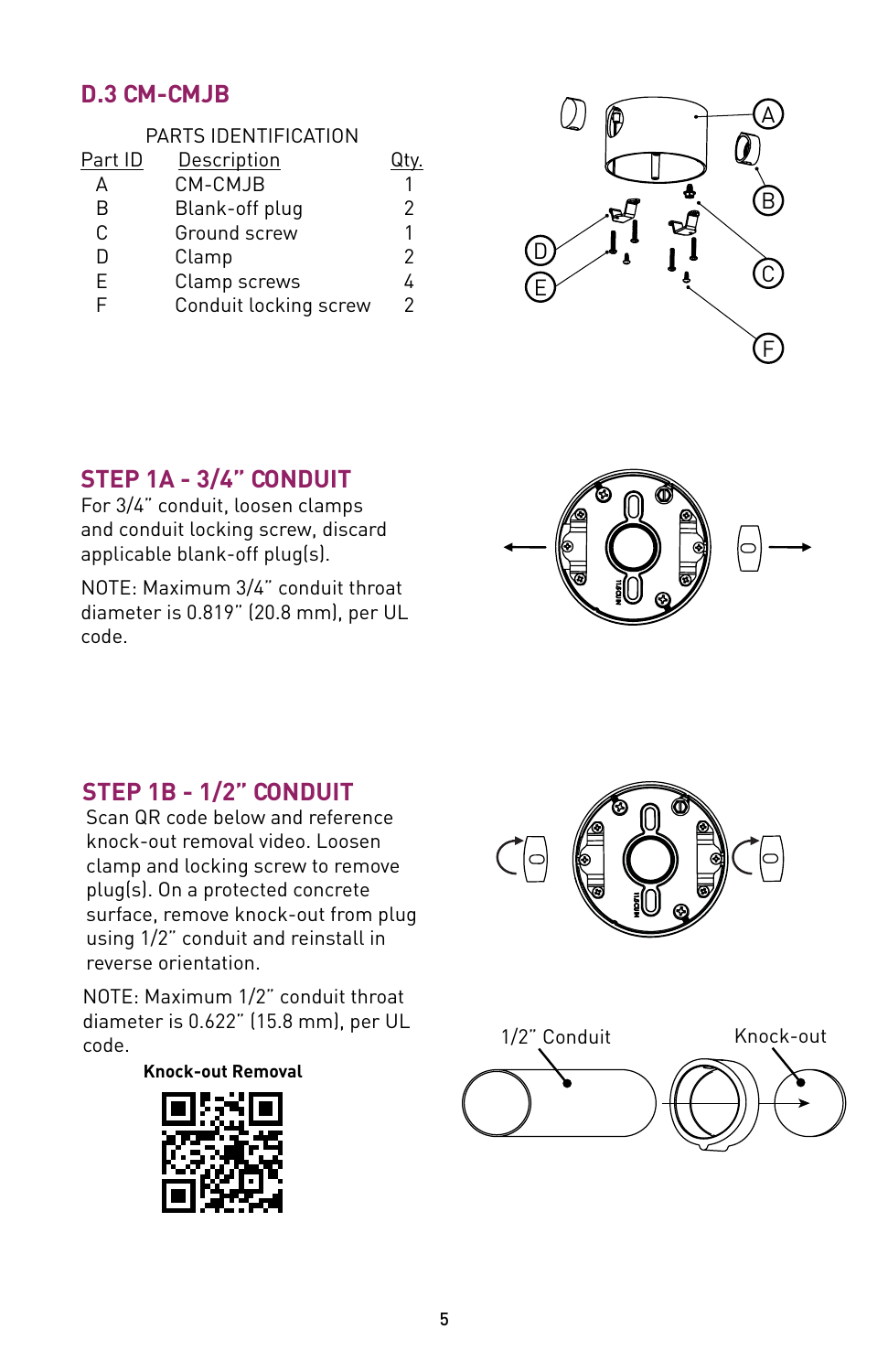# **STEP 1C - TOP FEED**

Place CMJB on a soft surface and remove top knock out.

Knock-out



#### **STEP 2**

Ensure the ceiling area is level and free from debris, secure CMJB to ceiling with suitable customer furnished hardware.



#### **STEP 3**

Run conduit and / or wiring to CMJB. On applications using conduit, tighten clamp screws and conduit locking screw(s). Refer to section G, page 12 of this install guide for wiring and mounting instructions.

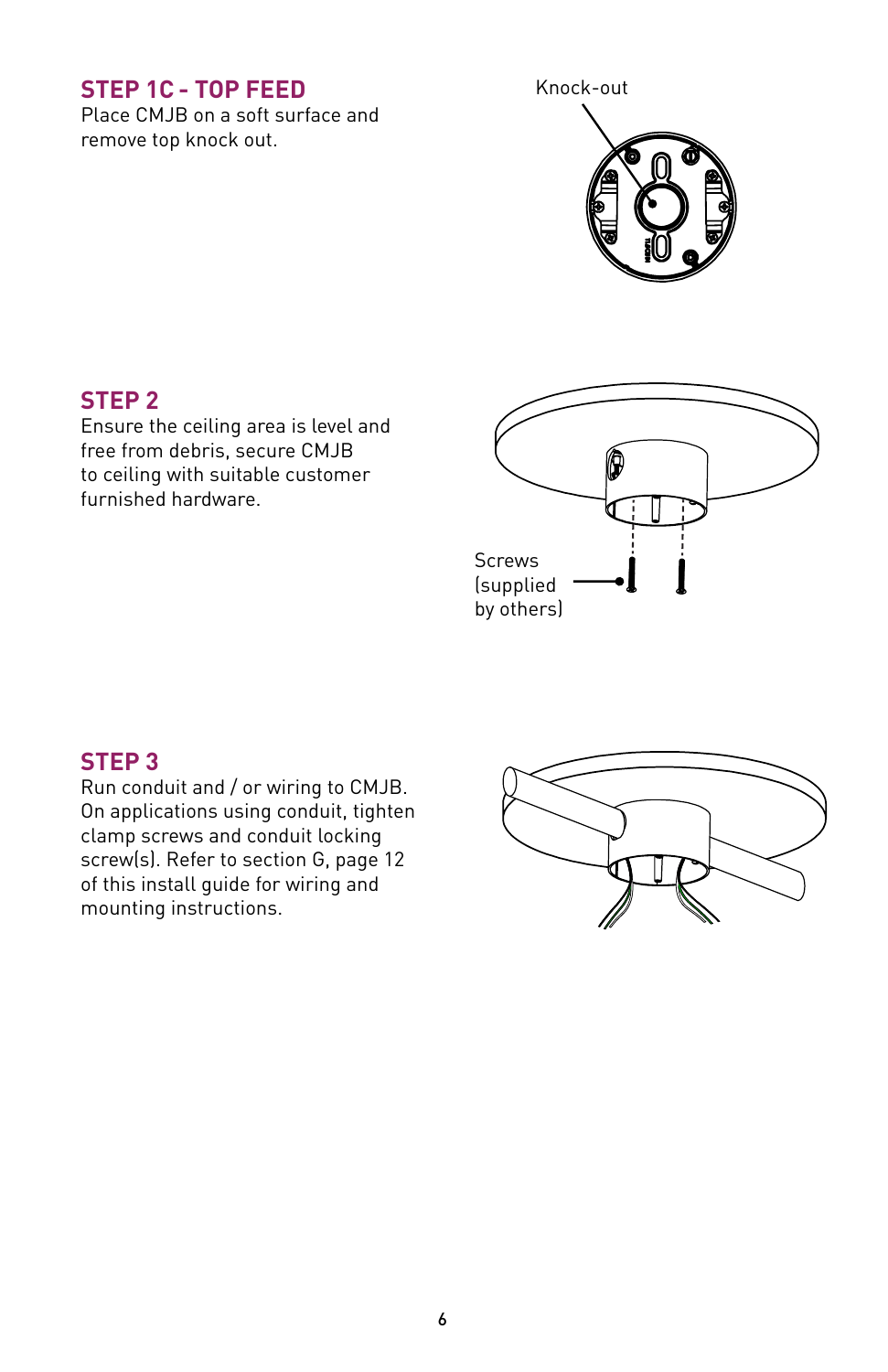# **D.4 CM-SMK**







#### **STEP 1**

Mounting plate attaches to standard 4" octagon junction box.

As applies - Remove existing fixture and mounting hardware, ensuring the ceiling area is level and free from debris.



Attach mounting plate to junction box with supplied screws. Refer to section G, page 12 of this install guide for wiring and mounting instructions.

**Important:** Mounting plate should not finish proud of finished ceiling.



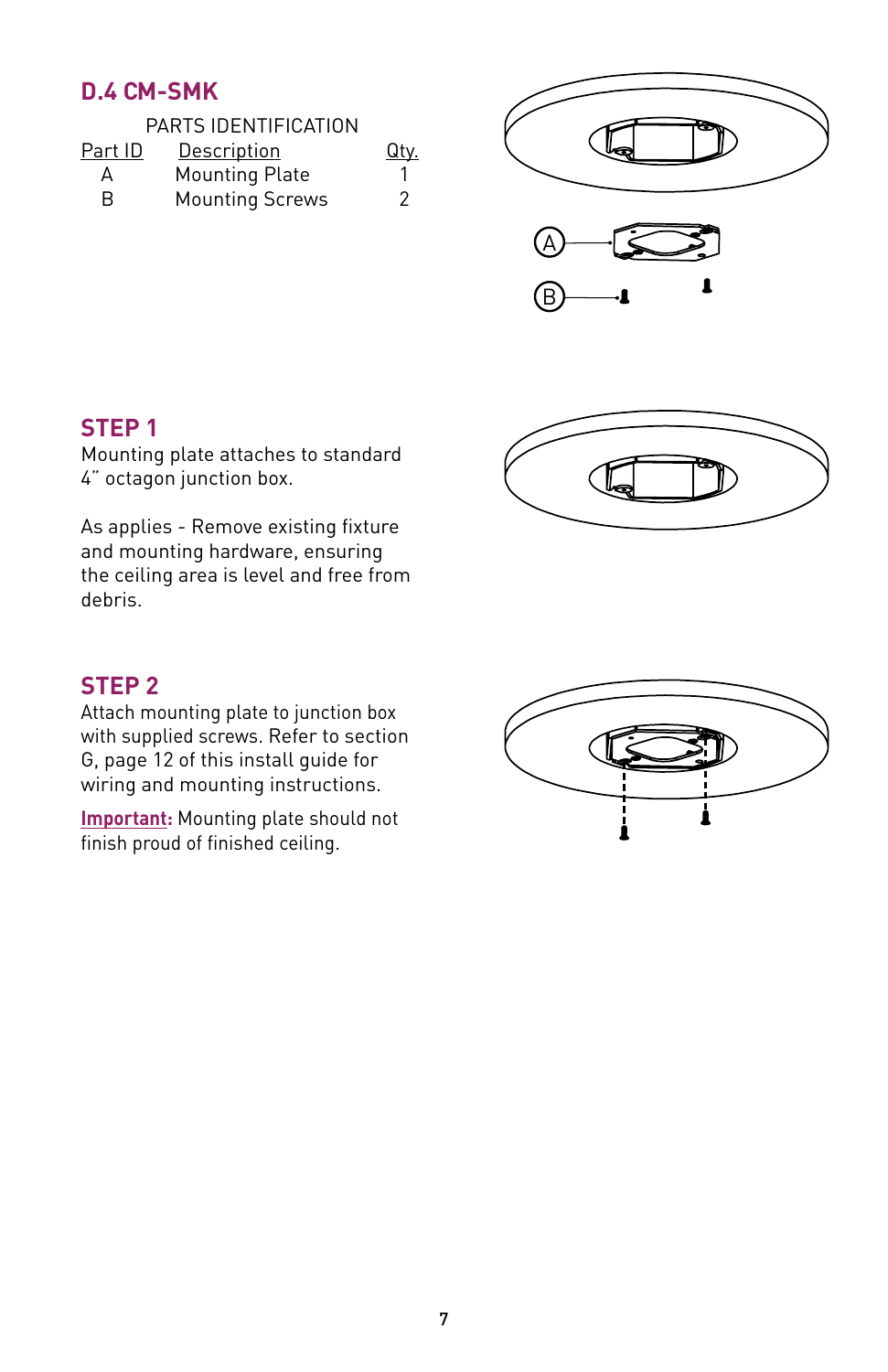#### **D.5 CM-EXMP**

| PARTS IDENTIFICATION           |                              |  |  |  |  |  |  |
|--------------------------------|------------------------------|--|--|--|--|--|--|
| Part ID<br>Description<br>Qty. |                              |  |  |  |  |  |  |
| А                              | <b>Export Mounting Plate</b> |  |  |  |  |  |  |

**Note:** Power supply should be installed prior to installation of the CM-EXMP mounting plate. See Section F.

#### **STEP 1**

Make 54mm (2-1/8") ceiling cutout at fitting installation location.





54mm (2-1/8") cutout

# **STEP 2**

Feed mounting plate through cutout and place atop ceiling. Refer to section G, page 12 of this install guide for wiring and mounting instructions.

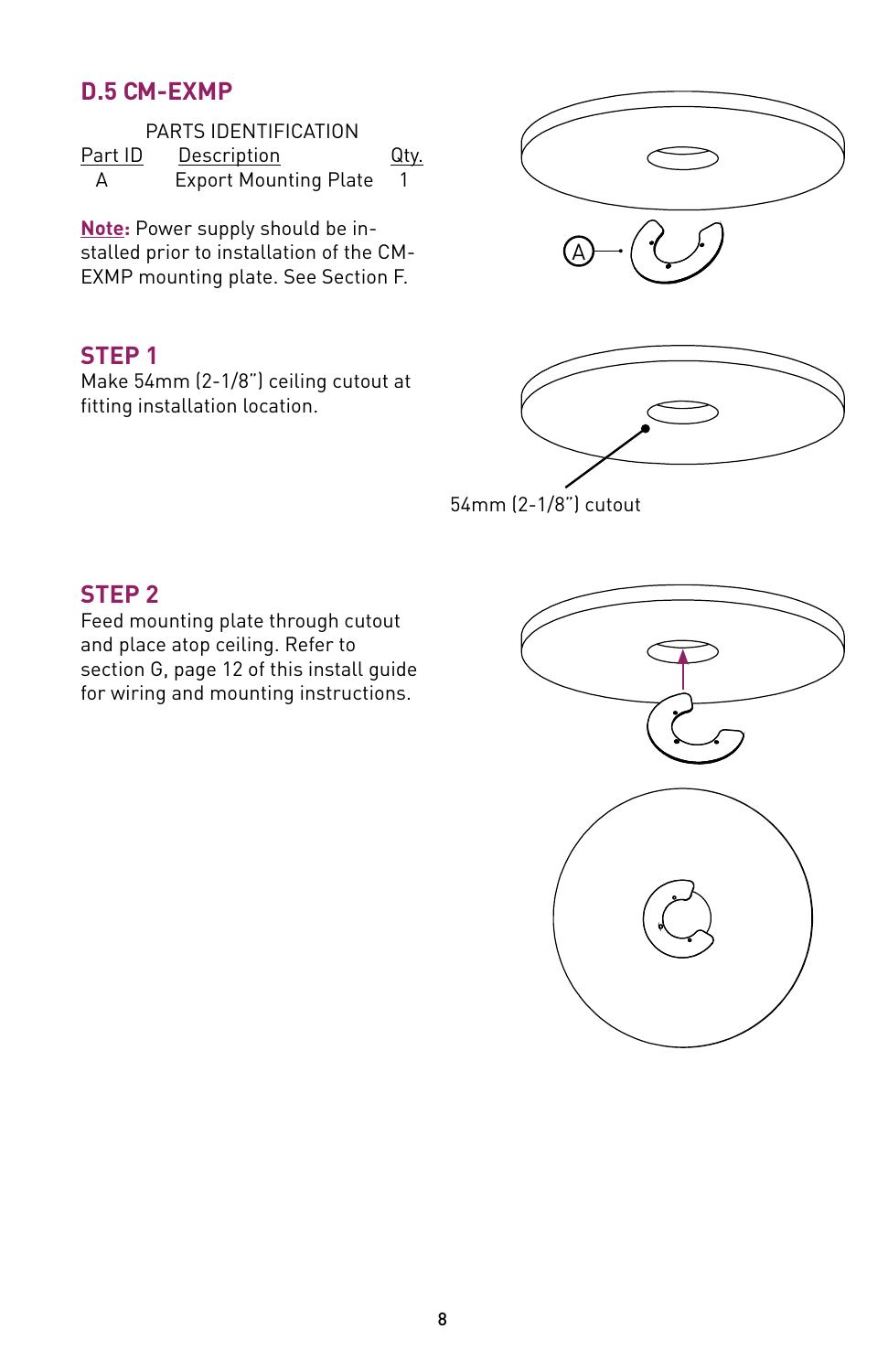# **E. REMOTE POWER SUPPLY - UL 2108 INSTALLATIONS ONLY**

Do not install in environments where ambient temperatures exceed 35°C (95°F).

Determine preferred mounting location, verifying Monopoint falls within allowable wire capacity distance from selected power supply (Ref. Page 15).

Run suitably sized two-pair plenum rated wire between remote driver and Monopoint location, following installation guidelines for terminating, as applies.

**Note:** Secondary wiring is polarized (+ / -) and must be terminated correctly at both ends for proper operation. It is recommended to use Red (+) and Black (-) wires to avoid confusion. Additionally, a ground wire should not accompany secondary run wires.

**WARNING:** Failure to use the appropriate gauge wire for the run length required and to ensure proper polarity is observed will cause damage to the unit and void the warranty.

Access splice compartment by removing retaining screws, then tilting cover slightly back and away from base (Fig.1).

Mount power supply back plate assembly to suitable substrate using customer supplied screws (Fig.2).

Insert line / mains and control voltage wiring / conduit into line side of splice compartment and secondary voltage wiring / conduit into secondary side of splice compartment utilizing appropriate strain relief or connector (Fig.3).

**Note:** Consult wiring diagrams beginning on page 14, in accordance with the applicable driver.

Join structured building wires to corresponding driver wires with suitable customer supplied wire connecting device, ensuring proper polarity is observed with secondary wires.

Push all wires and wire connections into splice compartment and reinstall splice compartment cover by aligning tab and slot, ensuring no wires are pinched by cover. Install retaining screws (fig. 3).



Fig.1







Fig.3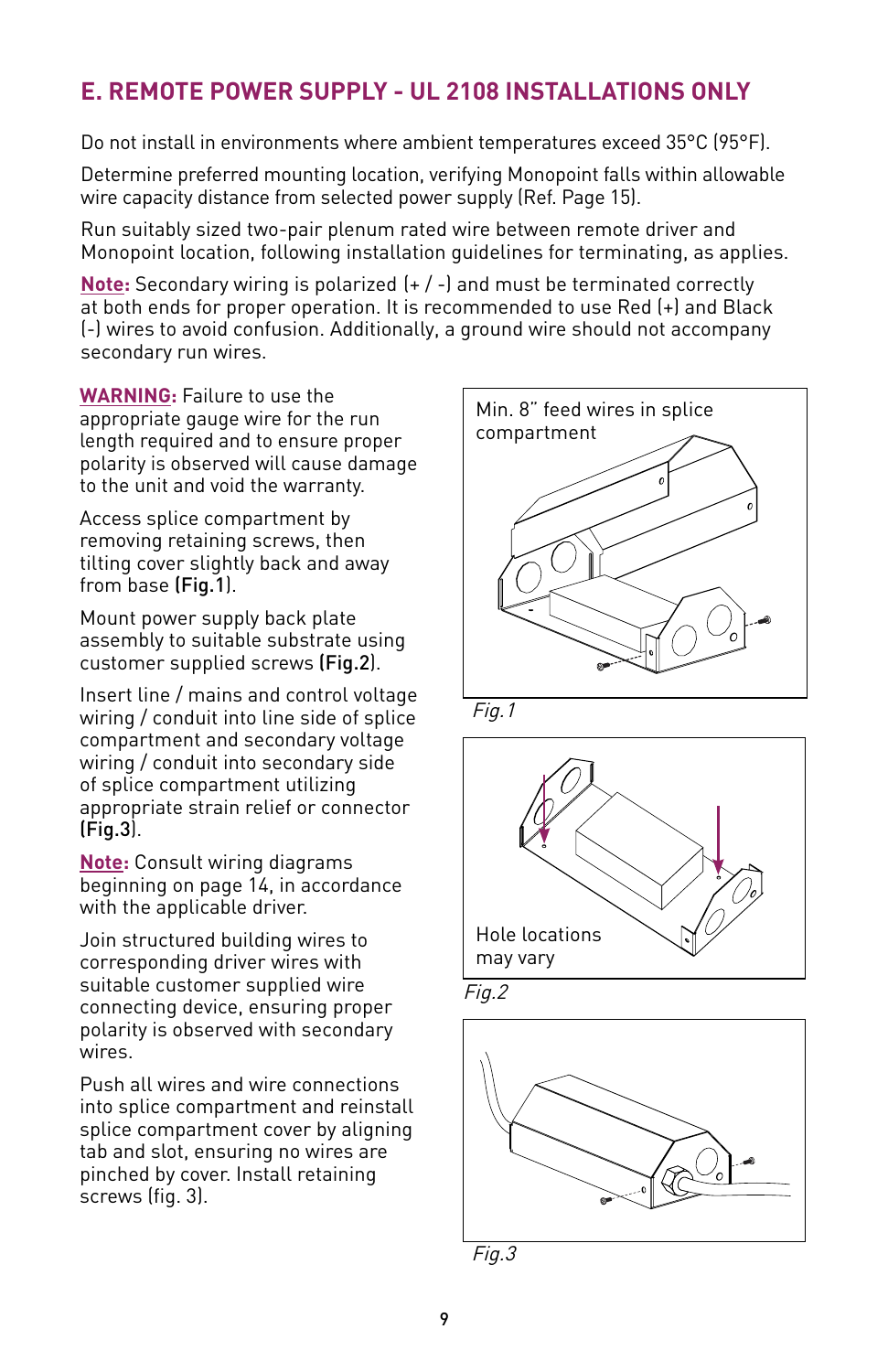# **F. REMOTE POWER SUPPLY - CE INSTALLATIONS ONLY**

Driver assembly provides integral wiring terminal (Fig.4) and typically accepts 3 wires for connecting to the mains voltage: black, white and green  $(Fig.5)$  plus any control wiring required.

Connect line / mains and any control wiring to integral wiring terminals. Place power supply atop ceiling.

**Note:** Power supply should be installed prior to installation of the CM-EXMP mounting plate.

Driver and monopoint feature 2-pin quick connector for making secondary wiring connection, make connection and reference section G to mount monopoint.

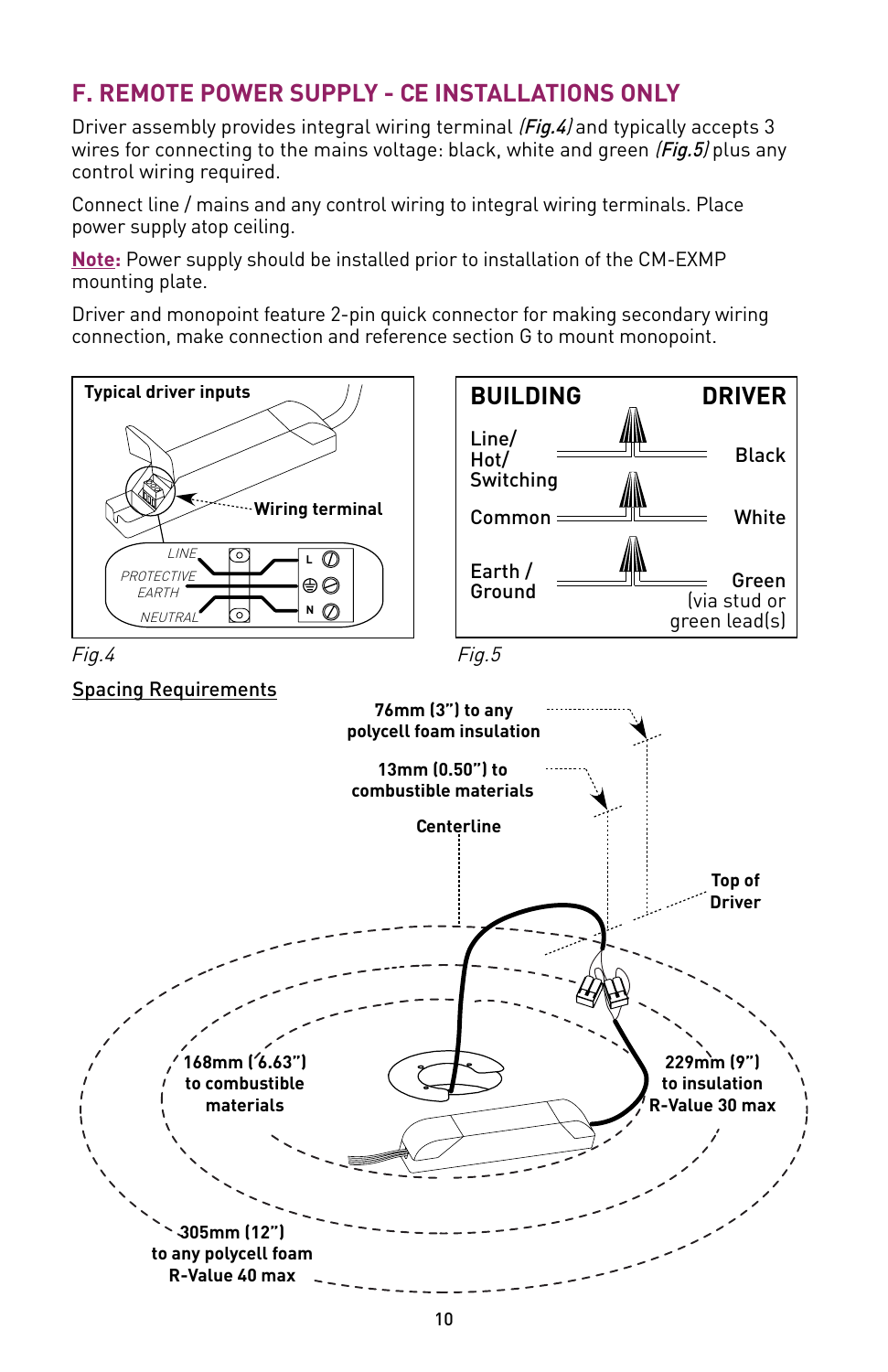# **G. WIRING & MOUNTING**

**STEP 1**

Expose structured wiring from within selected mounting option.



# **STEP 2A - INTEGRAL DRIVER UL1598 INSTALLATIONS**

Attach wiring from line / mains source as indicated with suitable wire-nuts or similar connectors supplied by others. For 0-10V dimming option, use pink and purple wires. Push connections and excess wiring into junction box or ceiling space.

|        | Black Wire - Line / Mains |
|--------|---------------------------|
| White  | - Neutral                 |
| Green  | - Ground / Earth          |
| Purple | $-$ Dim $+$               |
| Pink   | - Dim -                   |

#### **STEP 2B - REMOTE DRIVER / LVS UL2108 INSTALLATIONS**

Attach wiring from low voltage source as indicated with suitable wire-nuts or similar connectors. Push connections and excess wiring into junction box or ceiling space.

Reference Section L for drive current and node compatibility information.

| <b>Red Wire</b> | Positive [+] |
|-----------------|--------------|
| Black Wire -    | Negative [-] |

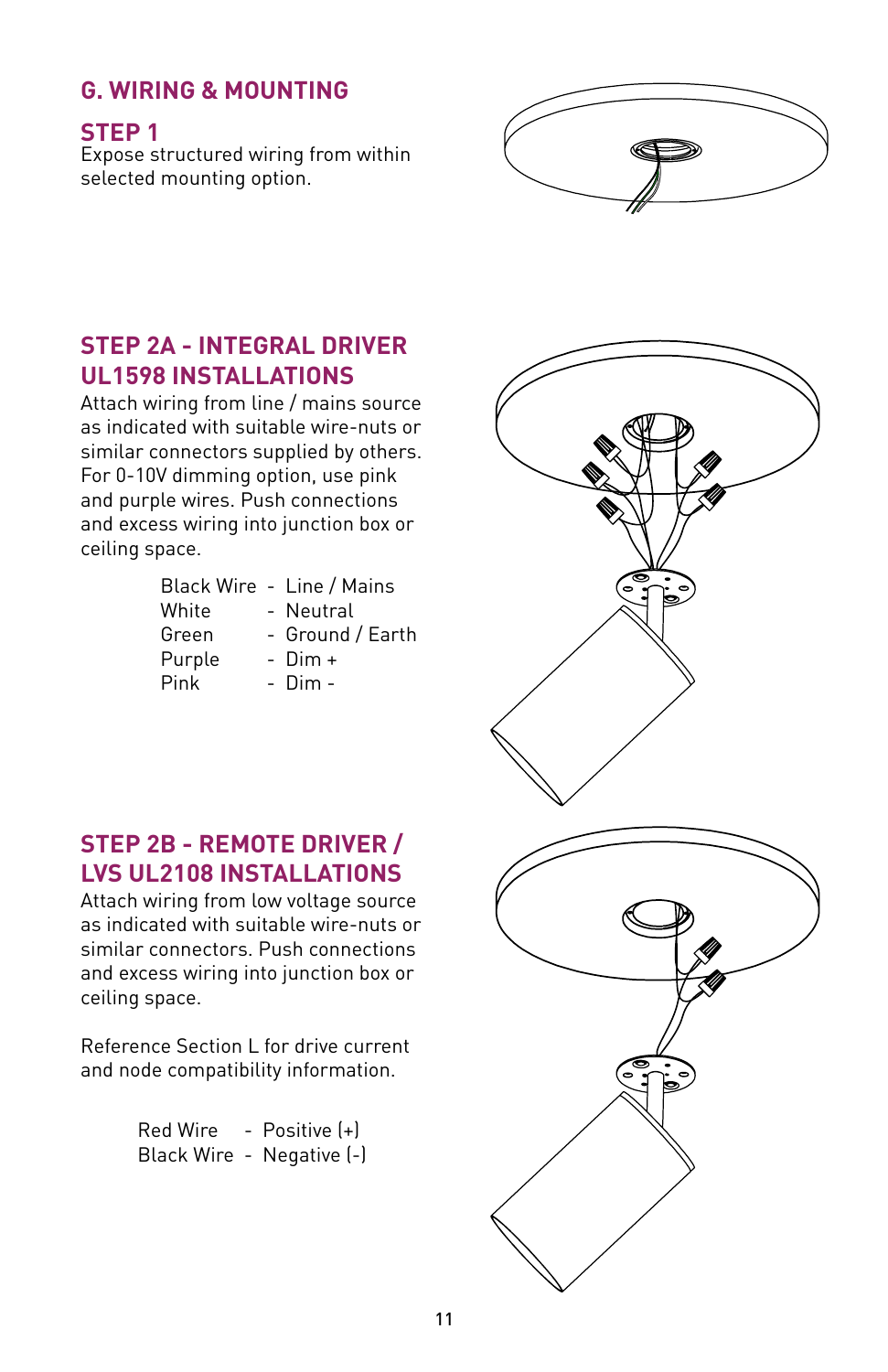# **STEP 3**

Lower canopy, exposing Monopoint mounting plate. Attach monopoint mounting plate to installed mounting accessory using the supplied screws.



# **STEP 4**

Carefully slide canopy plate toward mounting plate until canopy engages magnetic retainers. Avoid scratching stem with canopy.

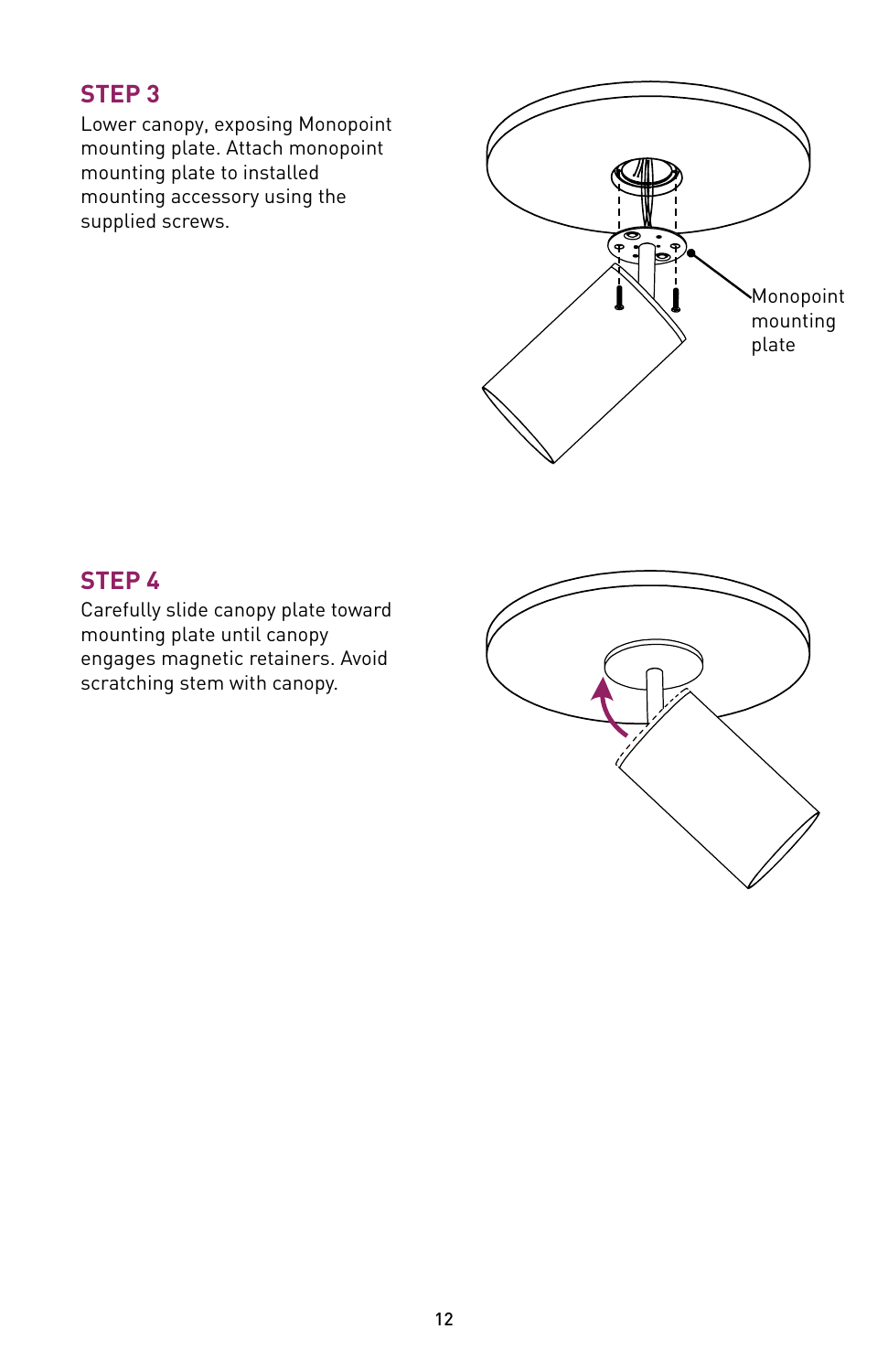## **H. TILT**

#### **STEP 1**

Loosen .050" Allen tilt lock screw and tilt fixture up to 90° max. Tighten screw once completed.



#### **STEP 1**

Lower canopy plate.

#### **STEP 2**

Loosen .050" Allen rotation lock screws (2x) and rotate fixture up to 365° max. Tighten screws once completed and raise canopy plate.

# **J. OPTIC REPLACEMENT**

**STEP 1** Remove baffle.

#### **STEP 2**

Carefully grab optic and twist counterclockwise to remove and clockwise to secure. Ensure that both locking tabs of optic engage LED base. Reinstall baffle.







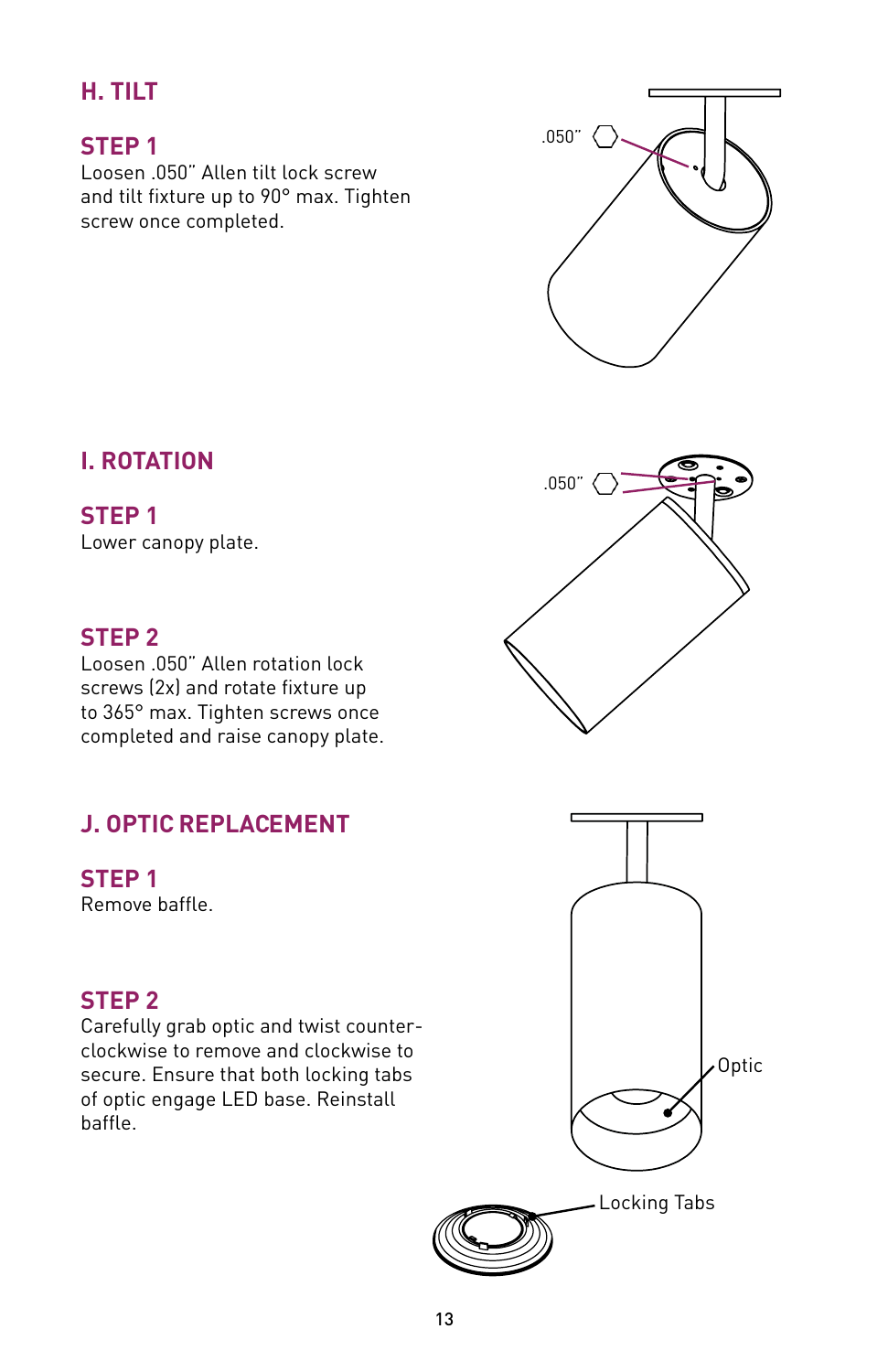#### **K. DRIVER WIRING DETAIL**

#### GENERAL WIRING NOTES

- 1. Consult approved dimmer list to ensure compatibility.
- 2. Install in accordance with manufacturer's dimmer installation guidelines.
- 3. Secondary and 0-10V connections are polarity sensitive.

#### WIRING DIAGRAM FOR PHASE DIMMING



#### WIRING DIAGRAM FOR ECOSYSTEM AND DIGITAL CONTROL



#### WIRING DIAGRAM FOR ANALOG CONTROL

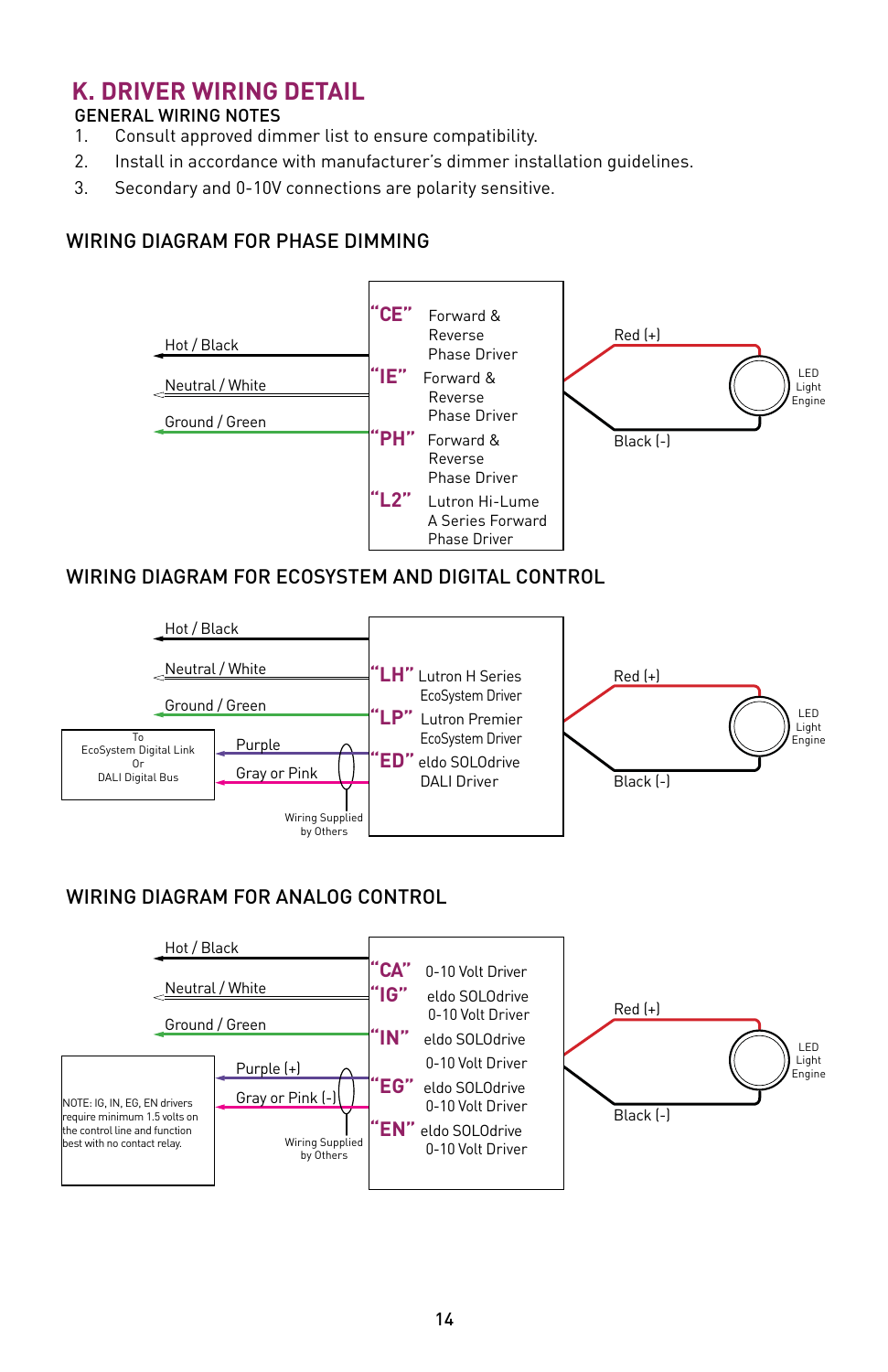#### MAXIMUM ALLOWABLE WIRING DISTANCES

| <b>Lutron Drivers:</b><br>"L2", "LH", & "LP" |  |  |  |  | eldoLED Drivers:<br>"ED", "EG", "EN", "IG", & "IN" |  |  |  |
|----------------------------------------------|--|--|--|--|----------------------------------------------------|--|--|--|
| AWG Value   18 16 14 12                      |  |  |  |  | AWG Value   20 19 18 17 16                         |  |  |  |
| Distance $[m]$ 4.5 7.5 12 18                 |  |  |  |  | Distance (m)   14 18 22 28 36                      |  |  |  |
| Distance (ft) $  15 25 40 60$                |  |  |  |  | Distance (ft) 46 59 72 92 118                      |  |  |  |